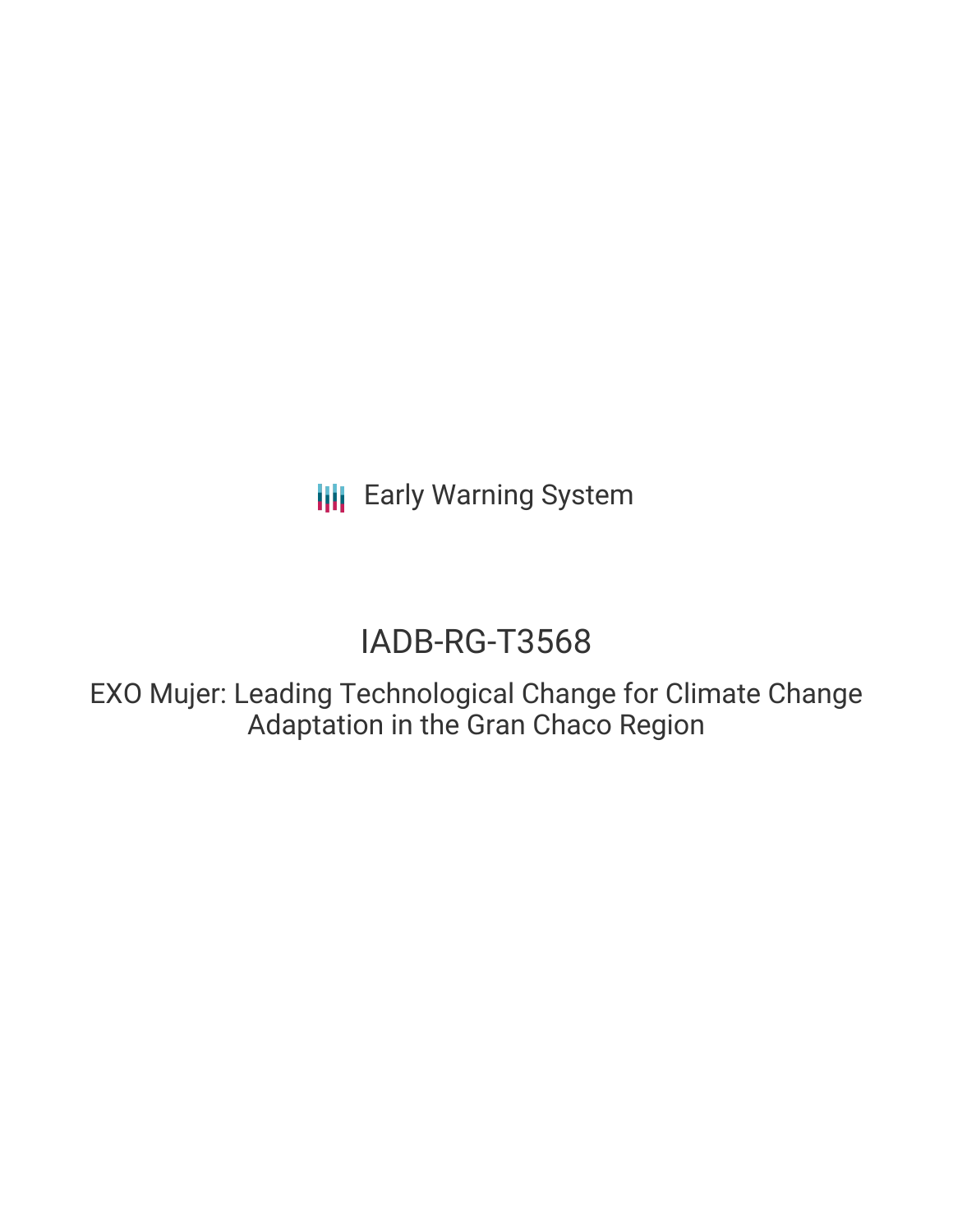

### **Quick Facts**

| <b>Financial Institutions</b>  | Inter-American Development Bank (IADB)                   |
|--------------------------------|----------------------------------------------------------|
| <b>Status</b>                  | Approved                                                 |
| <b>Bank Risk Rating</b>        | C                                                        |
| <b>Voting Date</b>             | 2019-12-11                                               |
| <b>Borrower</b>                | Regional                                                 |
| <b>Sectors</b>                 | Agriculture and Forestry, Finance, Technical Cooperation |
| <b>Investment Type(s)</b>      | Grant                                                    |
| <b>Investment Amount (USD)</b> | $$1.40$ million                                          |
| <b>Project Cost (USD)</b>      | \$2.80 million                                           |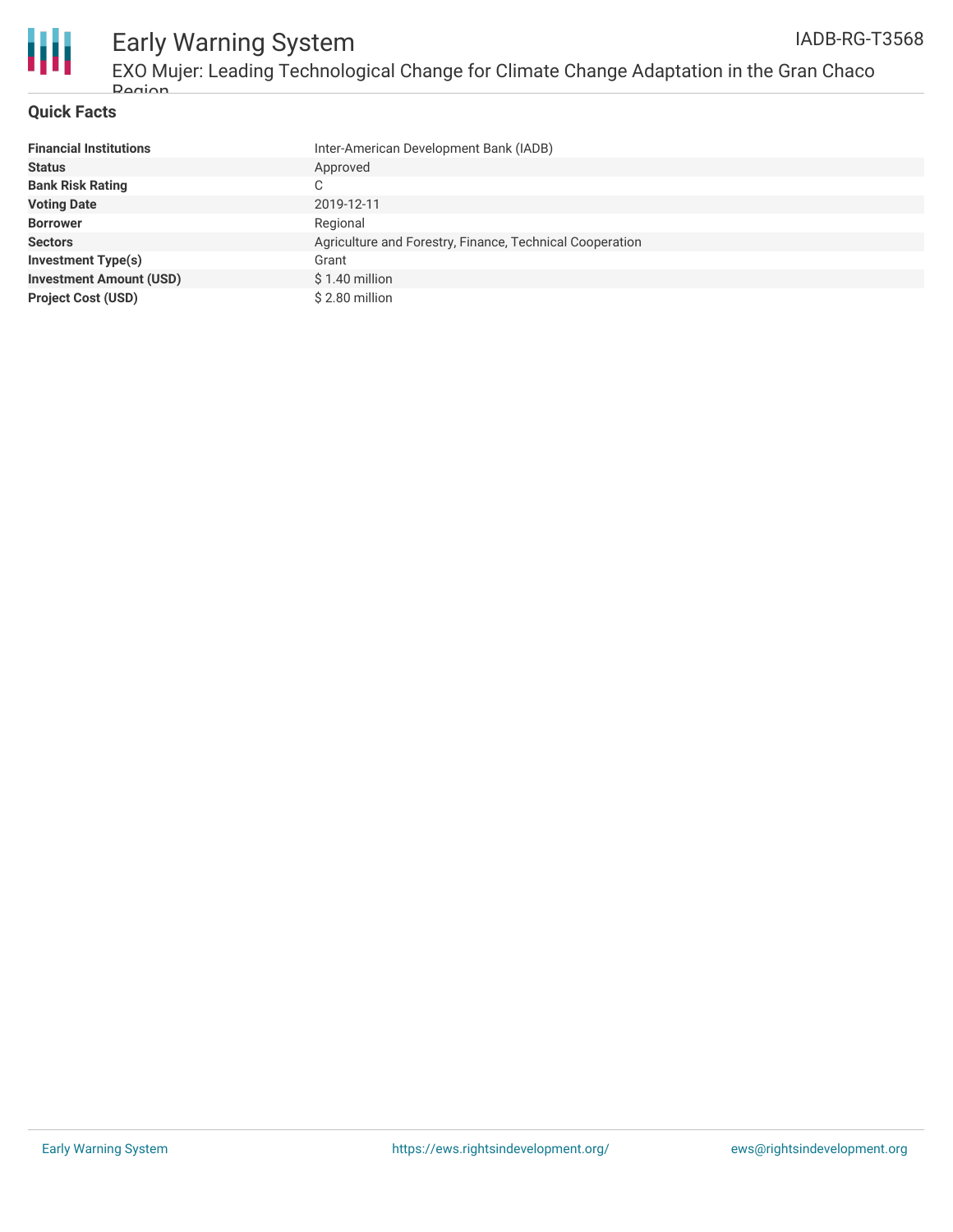

### **Project Description**

According to IADB website, the project aims to accelerate climate change adaptation in rural women and their communities, by introducing technology in the Gran Chaco. Technology will give them access to new agtech solutions, and fintech solutions.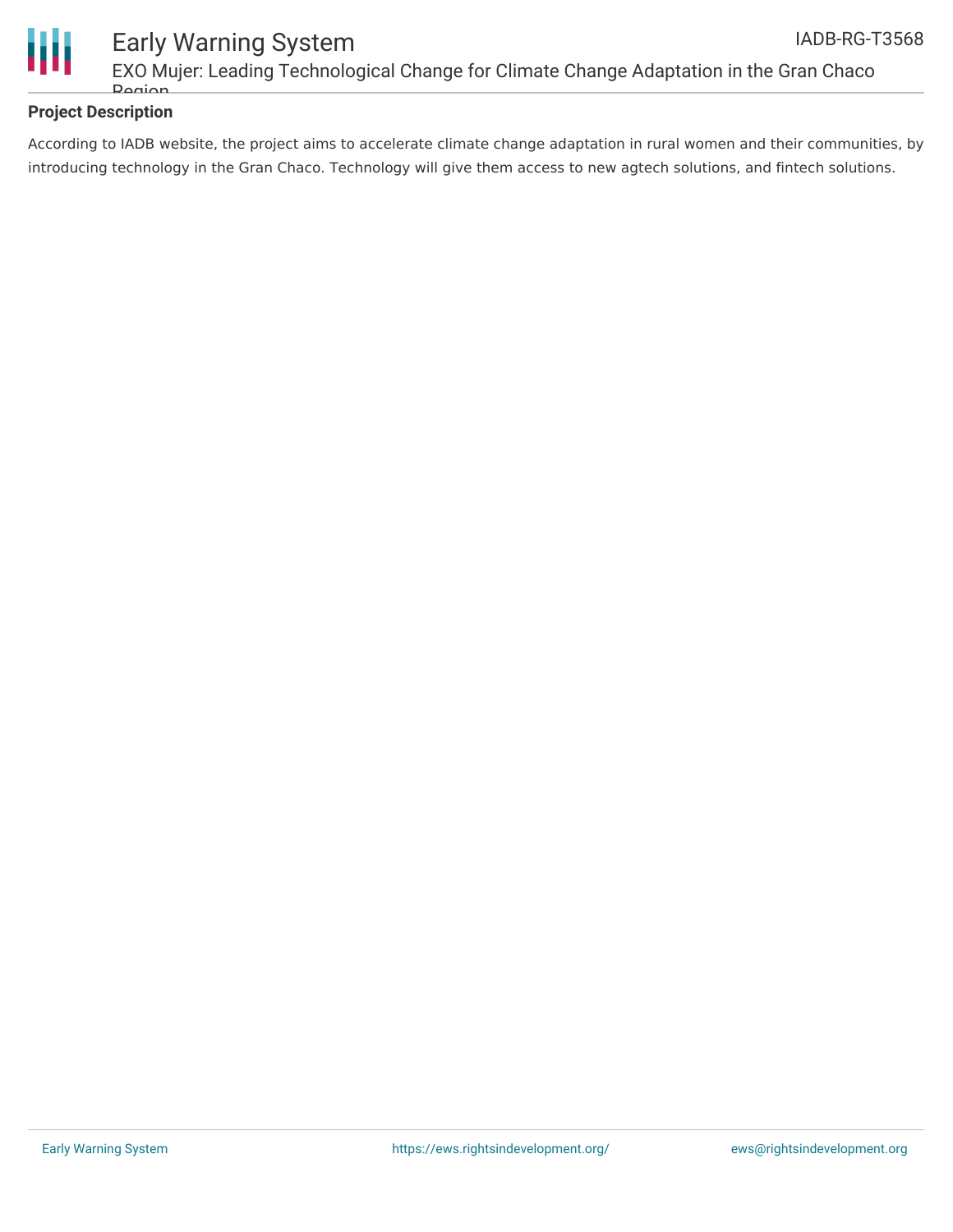

## Early Warning System

EXO Mujer: Leading Technological Change for Climate Change Adaptation in the Gran Chaco Dogion

### **Investment Description**

• Inter-American Development Bank (IADB)

Multilateral Investment Fund II (MIF)